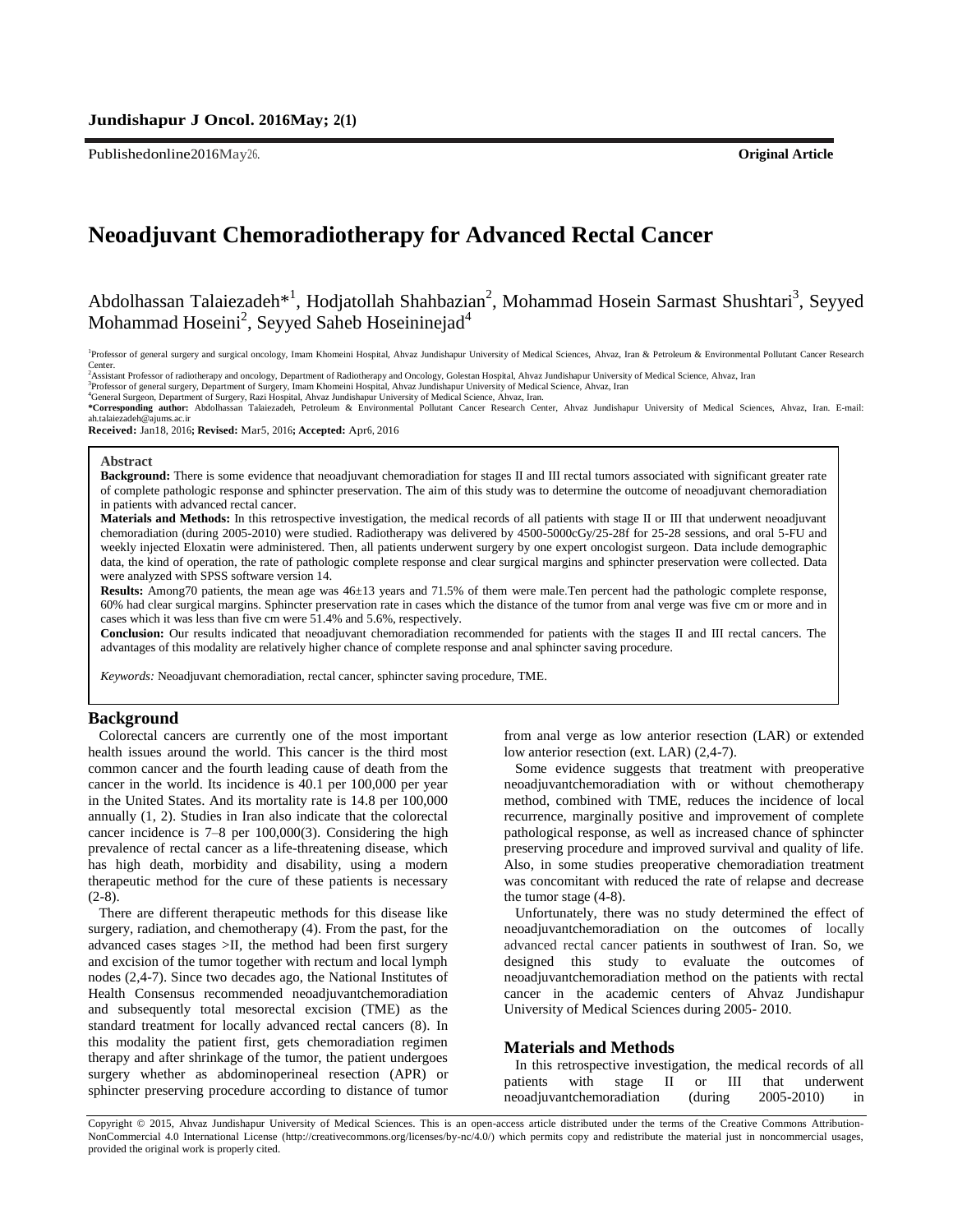Radiotherapy and Oncology Ward of Golestan Hospital as the referral center of chemoradiotherapy(CRT) in southwest of Iran were studied. The necessary data include demographic data were registered in a checklist. The patients first received neoadjuvantchemoradiation with daily capecitabine  $825mg/m^2$ BD plus weekly oxaliplatin 50-60 mg/m<sup>2</sup> during radiotherapy course. Radiotherapy was delivered by 4500-5000cGy/25-28f with 3D conformal planning for 25-28 sessions for five to six weeks, and at the same time oral 5-FU and weekly injected Eloxatin during six weeks were administered. Six to eight weeks after neoadjuvantchemoradiation therapy, all patients underwent surgery by one expert oncologist surgeon. After surgery, the patients were evaluated from the viewpoints of margin and complete response and the state of sphincterpreservation as the result of the operation. The patients who had incomplete data record were excluded from the study. Collected data were analyzed by SPSS software 14 with descriptive statistics.

## **Results**

Seventy patients with the cancer of rectum who were under treatment at this center enrolled the study from the year 2005 up to 2010. They included 50 men (71.5%) and 20 women (28.5%). The age range was 16- 85 years old with the highest age frequency of 66- 75 years (25%). From this number, seven persons had a complete response (10%) that is, they had a pathologic complete response and no tumor cells were found in the surgical spesimens. Of 70 patients who had neoadjuvantchemoradiation therapy during this period, 42 persons had a negative surgical margin (60%), in other words; the anastomosis margin had no tumor cell. In other patients, the surgical margin was involved (40%). Among marginal involved cases, 24 and 4 persons had APR and LAR, respectively. Finally, from 70 patients who had neoadjuvant therapy during 2005-2010, 40 persons (57%) had sphincter- preservation after the surgery; there was no need for conducting permanent colostomy so with better quality of life for patient. In addition, the rates of sphincter- preserving followed by the considered protocol of this study in cases that the distance of the tumor from the anal verge was five cm or more and in cases with the distance less than 5 cm were 51.4% and 5.6%, respectively.

## **Discussion**

As we enter the 21st century, cancer of the rectum has become an important social and medical problem. Nowadays, cancer of the rectum accounts for about 30% of all the colorectal cancers (5, 9). Many benefits are mentioned for the use of neoadjuvantchemoradiation. Among them, one is the possibility of performing chemotherapy by radiation with higher dosages and the other is downstaging of the tumor (60-80%) and also reaching a pathologic complete response (15- 30%) and the ability to shrink the tumor which facilitates the surgical resection of the tumor and on the other hand, the permission of achieving a negative margin and performing sphincterpreserving operation. The other benefit is that the radiation is well radiated to the tissue witch have normal oxygenation instead of radiation to devacularized pelvic tissue after surgical dissection and radiation to the anastomosis, and also lower probability of causing radiation enteritis because small bowel is not in the pelvis(4-9).

The Dutch Colorectal Cancer Group has shown an important reduction in the rate of local relapse during two years in the patients who had preoperative radiotherapy combined with TME compared to those who had only TME (24% versus 8%). The Swedish Rectal Cancer Trial is the first and the only study, which has shown the survival benefit (58%) for the Dukes C patients receiving preoperative radiation (short period of five Gy of five days) and combined with operation compared to the patients who underwent only surgery (48%). In addition, a reduction in the relapsing rate was reported in the group treated by only radiation (11%) compared to the group treated by only surgery (27%) (5, 10).

Besides, a meta-analysis study showed that radiation treatment in addition to surgery prominently causes reduction in the 5- year mortality rate, the rate of mortality related to cancer, and the rate of local relapse compared to only surgery (10). Sauer designed a chemotherapy protocol before or after the surgery based on a long period of radiotherapy (5040 cGy in the fraction 180 cGy daily for five days in a week) and 5- FU (120 hours intravenous infusion during the first and the fifth week), simultaneously for the patients with the clinical stages II and III rectal cancer. After six weeks, TME was conducted and next four periods of 5- FU, was given one month after the operation. Finally, it was found that the four-year survival in the two groups did not have any difference. However, there was an important reduction in the local relapse (6% versus 13%), and toxicity in the patients treated with neoadjuvant protocol (11).

Neoadjuvant therapy has more successes in local control compared to adjuvant therapy. The two methods increase the overall survival. The shorter period versus long-term period of Radiotherapy (RT) is controversial. Radiation affects the sexual and anorectal function. The data show that neoadjuvant radiation causes lower toxicity compared to adjuvant radiation. In addition, short- term period has lower toxicity (12). In a study on 106 patients, the interval between CRT and surgery was seven weeks. Down staging was ocurred on 78 patients  $(13)$ .

Neoadjuvantchemoradiation may increase the operational ability to control continence by down staging. In some cases by shrinking the tumor, we can achieve a cancer- free margin in the distal part of the resection which without shrinkage we cannot reach anastomosis in a safe margin(11). According to the conducted research, the rates of pathologic complete response (10%), clear surgical margin in sphincter-preservation on the condition of distance of the tumor from anal verge five cm or more than five cm(51%) and on the condition of distance less than five cm sphincter preservation were(5.6%) and overall negative surgical margin were 60%. In the previous studies, the rate of pathologic complete response was reported 15- 30 % (9). In the conducted study, by pathologic complete response in seven patients and probably down staging in other cases, outcome of patients will be better.

In one study, after a short-term radiation of five days before the operation, the survival benefit was 58%. Although if it was not received by only surgery, it would be 48 % (12). In the conducted research, the anal sphincter was preserved in those who had a rectal tumor with the distance more than five cm of the anal verge, which this means avoidance from colostomy and its special complications. In the performed research, the rate of clear surgical margin is 42%, which this means first, avoidance of again operation, decrease of the probability of short- term local relapse, and finally will raise overall survival of the